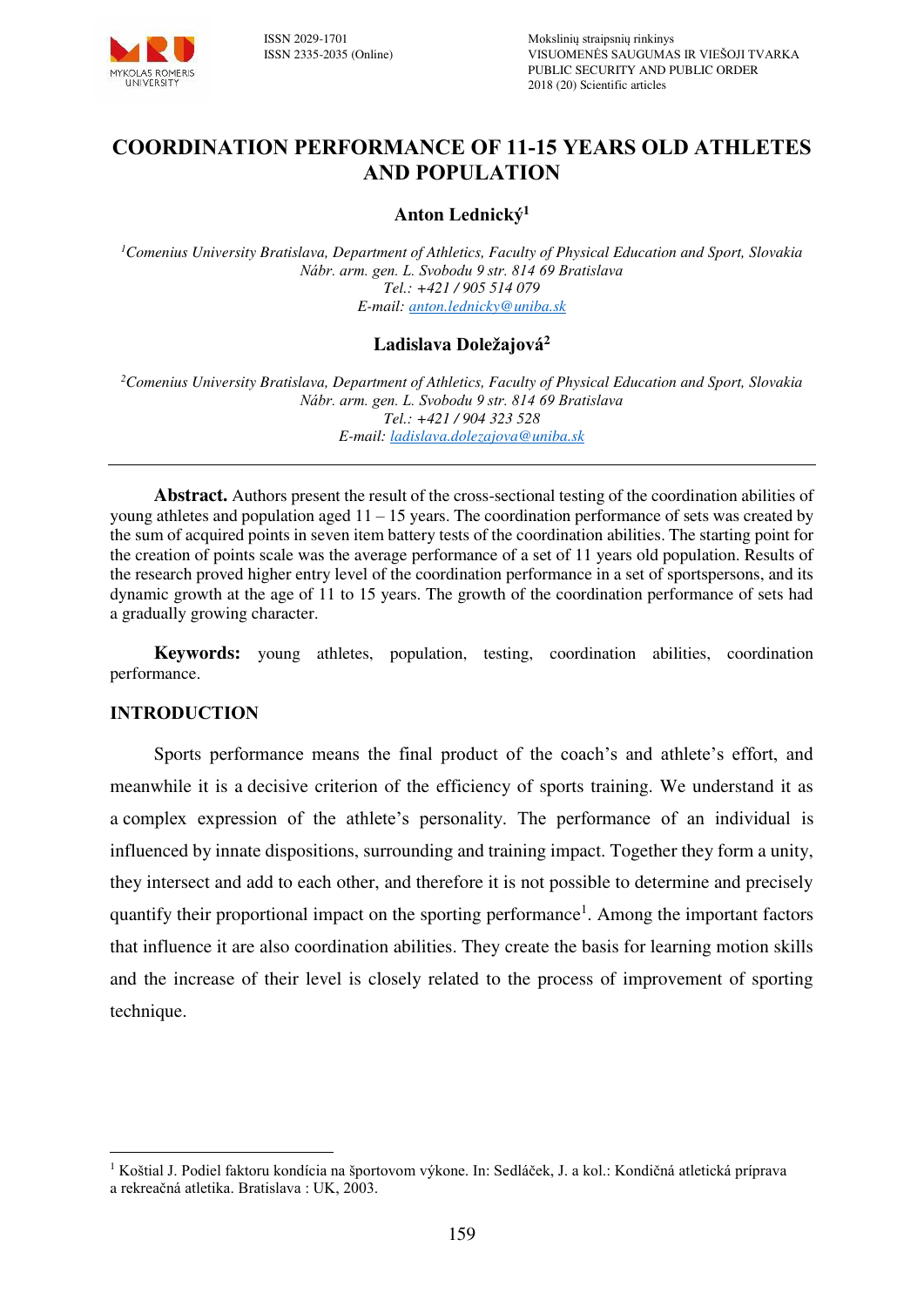In literature we encounter various approaches for expressing the proportion of particular factors, resp. their complexes at the level of competitive performance<sup>2,3,4,5</sup>. Despite the various opinions of the authors, all consider the coordination abilities to be important. It is clear that coordination abilities are differentially interconnected with a complex of fitness abilities. Without an adequate level of fitness readiness, their further development is not possible.

Particular elements of preparation are represented in sports training in various proportions, depending on age, preparation phase, and period of annual training cycle. An opinion that one of the most important elements is fitness training prevails. However, recently the opinion<sup>6,7,8,9,10</sup> that coordination training is an equal precondition of sportspersons for the achievement of high motion performance applies. The most intensive development of basic coordination abilities and phase of high motor docility (formation of wide range of skills, "skills basis") takes place at the age of  $7 - 10 (11)$ , resp.  $8 - 10 (11)$  years, and in the case of boys till 12 (13) years of age<sup>11</sup>.

Targeted focus on their development must be done from the entry of children into sports training, it means from the stages of pre-preparation and basic sports training. From this point of view it is important to understand the meaning, and so to increase the representation of coordination preparation in training. It is necessary to bear in mind that a sufficiently high level of development of coordination abilities is a necessary precondition for achieving high sports performance.

Athletics<sup>12</sup>,<sup>13</sup> offers a wide opportunity for the development of coordination abilities which, to a significant extent, influence the development of basic functions of human motion, resp. the acquiring and improvement of motion skills. Part of the basic motor demonstrations in athletics are elementary motion activities (run, jumps, throws), their combinations (run –

 $\overline{a}$ 2 Nabatnikovova M. J*. Osnovy upravlenija podgotovkoj junych sportsmenov*. Moskva : FiS, 1982.

<sup>3</sup> Balandin V. I.; Bludov J. M.; Plachtijenko V. A. *Programirovanije v sporte*. Moskva : FiS, 1986.

<sup>4</sup> Mangi R.; Jokl P.; Dayton A. W. *Sports Fitness and Training.* New York : Pantheon Books, 1987.

<sup>5</sup> Jonath, V.; Krempel, R. *Konditionstraining.* Reinbeck bei Hamburg : Rewolt Sport Rororo, 1991.

<sup>&</sup>lt;sup>6</sup> Racze, J. Koordinative motorische Vervollkommnung und sportmotorische Lernerfolge im Sportuntericht und Nachwuchstraining. *Leistungssport*. 1990, (20)5: 4 – 9.

<sup>7</sup> Zaťková V. a kol.: Rozvoj koordinačných schopností v hádzanej. *Acta Fac. Educ. Phys. Univ. Comenianae. XXXVII. Bratislava*. 1995, p.205 – 210.

<sup>8</sup> Šimonek, J. et al. Úroveň kondičnej pripravenosti mladých tenistov. *Tel. Vých. Šport.* 1997, (7) 1: 29-32

<sup>9</sup> Perič T.; Lukáš V. Přínos koordinačně náročných cvičení pro trénink ledního hokeje. *Tel. Vých. Šport.* 2003, 13: 22-26.

<sup>10</sup> Lehnert M. Stejskal P. Há, P. Vavák M. Load intensity in volleyball game like drills. *Gymnica - Acta Univ*. Palackianae Olomucensis 38. Olomouc : Palacky University, 2008

<sup>11</sup> Kohoutek M. a kol. *Koordinační schopnosti dětí*. Praha : FTVS UK, 2005

<sup>12</sup> Hirtz P. Koordinative Vervollkommnung in der Leichtathletik. *Körpererziehung*. 1986, (36)10: 427 – 432.

<sup>&</sup>lt;sup>13</sup> Hirtz P. Argumentationshilfen fr die Leichtathletik als Einstiegssportart fr Kinder aus

bewegungswissenschaftlicher Sicht. *Kinder in der Leichtathletik*. Darmstadt : Deutscher Leichtathletik-Verband, 1997.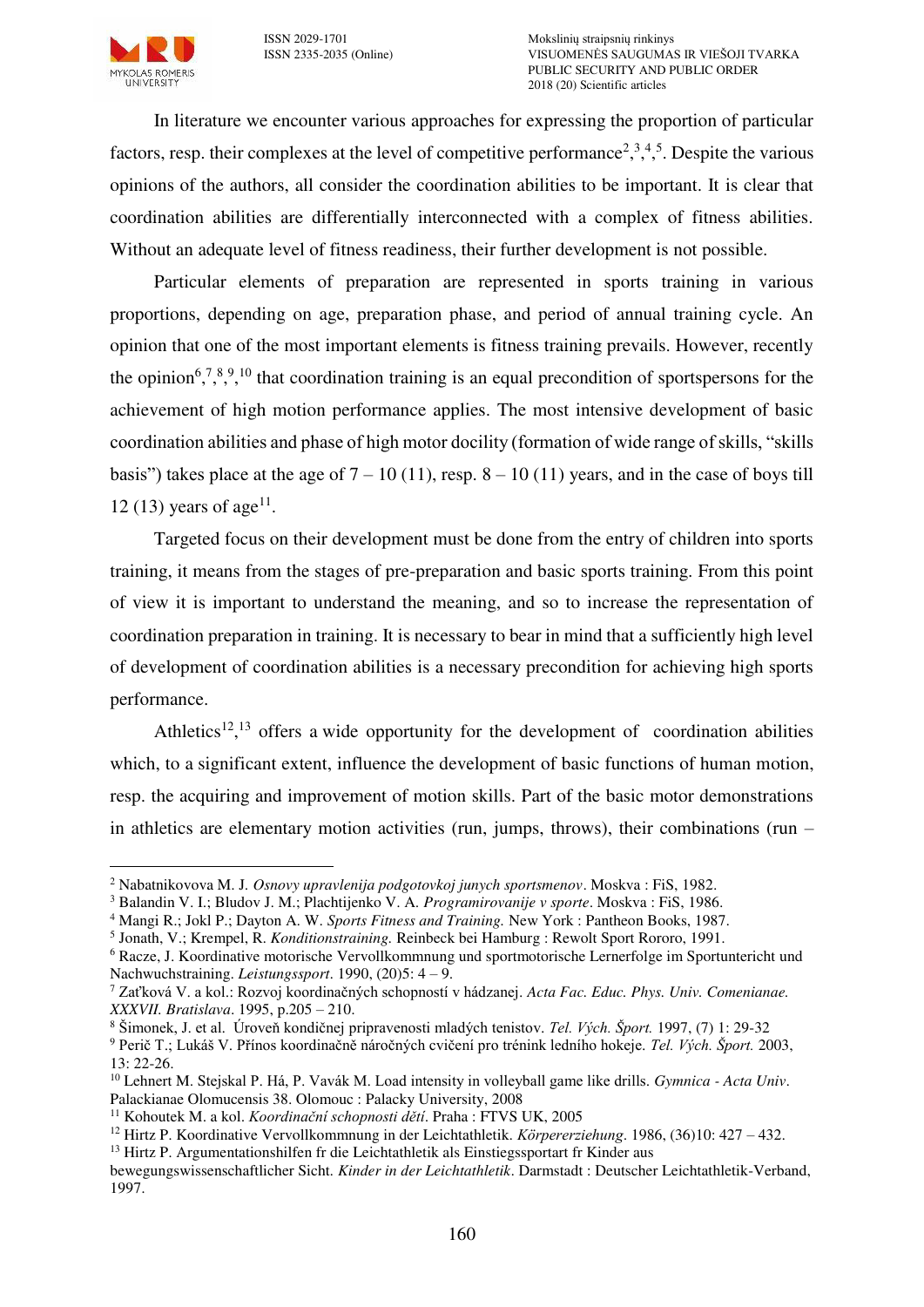

jumps), differentiated motor activities (reflections on one leg and both legs, distance and height jumps, target and distance throws) and leading coordination elements with emphasized attributes such as support, use of swing parts of body, etc.

Besides the basic demonstration of coordination abilities, such as reaction, rhythmic, orientation and kinaesthetic-differentiation ability, in athletics are also applied combined coordination abilities. They are characterized by close connection with muscle tension, as well as rhythmic and differentiation abilities. We define muscle tension as a relatively fixed and generalized performance precondition for the intentional relaxation of muscles. We prefer economic, relaxed performance of speed and speed-strength exercises. Inadequate muscle tension in particular phases leads to non-economic, slowing and spasmodic performance of movements, and thus to the deterioration of motion performance<sup>14</sup>.

As with each motion activity, also coordination abilities have their age dynamics of change which is closely related, especially, to the biological development of an organism. Researches<sup>15, 16</sup>, 17, <sup>18</sup> point out the fact that the development of coordination abilities is different than the development of fitness abilities. The authors are unified in the opinion that the optimal period for the development of coordination abilities is from 7 to 12 years. The age dynamics of coordination abilities, for a period of  $10 - 17$  years in total, notes an increasing tendency with the exception of the rhythmic and kinaesthetic-differentiation ability of upper limbs in the case of boys. Riegrová-Ulbrichová<sup>19</sup> found out that in the period of adolescence there is a degradation of the coordination level. The most effected abilities in this period are balance and kinaesthetic-differentiation. After overcoming the period of boys' adolescence, it is possible to record again the favourable additions in the level of some coordination abilities, especially space-orientation, balance and reaction. Due to the complexity of the coordination abilities structure and complexity of their diagnosis, it is not easy to characterize their development curve lines. The results in the tests are not only dependent on the level of particular coordination ability, but also other motor abilities which participate in final performance<sup>20</sup>.

 $\overline{a}$ 

<sup>14</sup> Hirtz P.,. *supra* note 12

<sup>15</sup> Hirtz P.,. *supra* note 11.

<sup>16</sup> Hartmann Ch. Diagnose und das Training koordinativer Fähigkeiten unter handlungsorientierter Sicht. In: Leipziger Sportwissenschaftliche Beitrage, 33, 1992, 1: 7-13.

<sup>17</sup> Ljach V. I.; Mynarski M.; Raczek J. Biopychiczne predyspozycje koordynacyjnych zdolnosci motorycznych – przeglad badaň w pismiennictwie rosyjskojezycznym. *Antropomotoryka.* 1995, (12)13: 83 – 103

<sup>18</sup> Šimonek J., *supra* note 8.

<sup>19</sup> Riegrová J.; Ulbrichová M. *Aplikace fyzické antropologie v tělesné výchově a sportu*. Olomouc. UP, 1998

<sup>20</sup> Šimonek J. ml*. Model rozvoja koordinačných schopností v dlhodobej športovej príprave v športových hrách*. Bratislava: Habilitačná práca, 2000.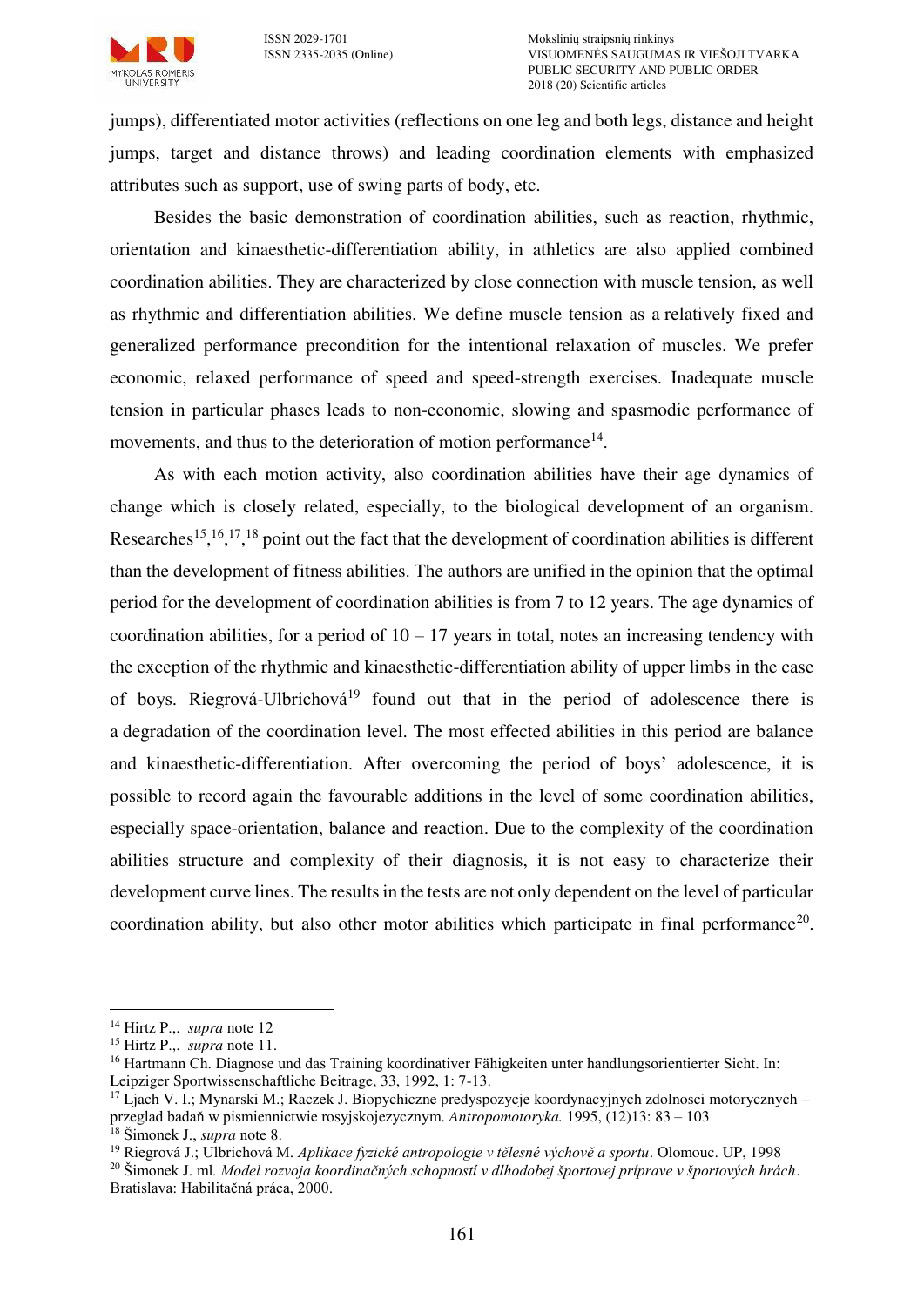

According to the authors, Ljach V. at. al.<sup>21</sup>, the level of coordination abilities is not significantly conditioned by physical development or by the somatotype of the trainee.

## **Hypothesis**:

H1: we expect balanced entry level and dynamics of changes of physical development indicators in reference sets,

H2: we expect that the dynamics of the coordination performance will be smoother and the difference between the sets will gradually increase

**The purpose of this paper** - to identify the entry level and compare changes in the indicators of physical development and the coordination performance of the population and young athletes

**Methodology.** The set consisted of pupils of  $ES$  - population<sup>22</sup> and athletes from various youth clubs in Slovakia aged  $11 - 15$  years who were members of talented youth units (SG, SC, sports clubs). Basic characteristics of sets – number, average values of decimal age (DA), physical height (PH), physical weight (PW) and BMI is provided in tab. 1 and the results of testing in seven tests of the coordination abilities (according to Simonek J.et al.)<sup>23</sup> in tab. 2. Through tests targeted on particular coordination demonstrations, we assessed the level of balance (LAVOBR), reaction (LAVLOP), rhythmic (SWING), space-orientation (RUNM), kinaesthetic-differentiation ability of lower limbs (SDDP), kinaesthetic-differentiation ability of upper limbs (HLP), and time estimation (TIMEST).

The basis of the coordination performance assessment in particular age categories was the average performance of the 11-years old population in examined demonstrations of the coordination abilities. We rated the average performance of the population  $(x11)$  in this age category in each test with 5 points. One half of standard deviation (s) was the basis in determination of the points scale. For example, the points range  $4.6 - 5.5$  points was determined by the formula  $x11\pm0.25$  s, zone  $5.6 - 6.5$  points in the interval of performances from  $x11+0.25s$ to х11+0,75s, etc. Sum of the points from all tests was the indicator of the coordination performance of the particular age groups sets..

#### **RESULTS AND DISCUSSION**

The majority of the respondents (87.2%) statistically reliably ( $p \le 0.001$ ) stated that they cared for their health. In terms of gender, there was no statistically significant difference

 $\overline{a}$ 

<sup>21</sup> Ljach V., *supra* note 17

<sup>22</sup> Šimonek J. *op. cit*.

<sup>23</sup> Šimonek J. *op. cit*.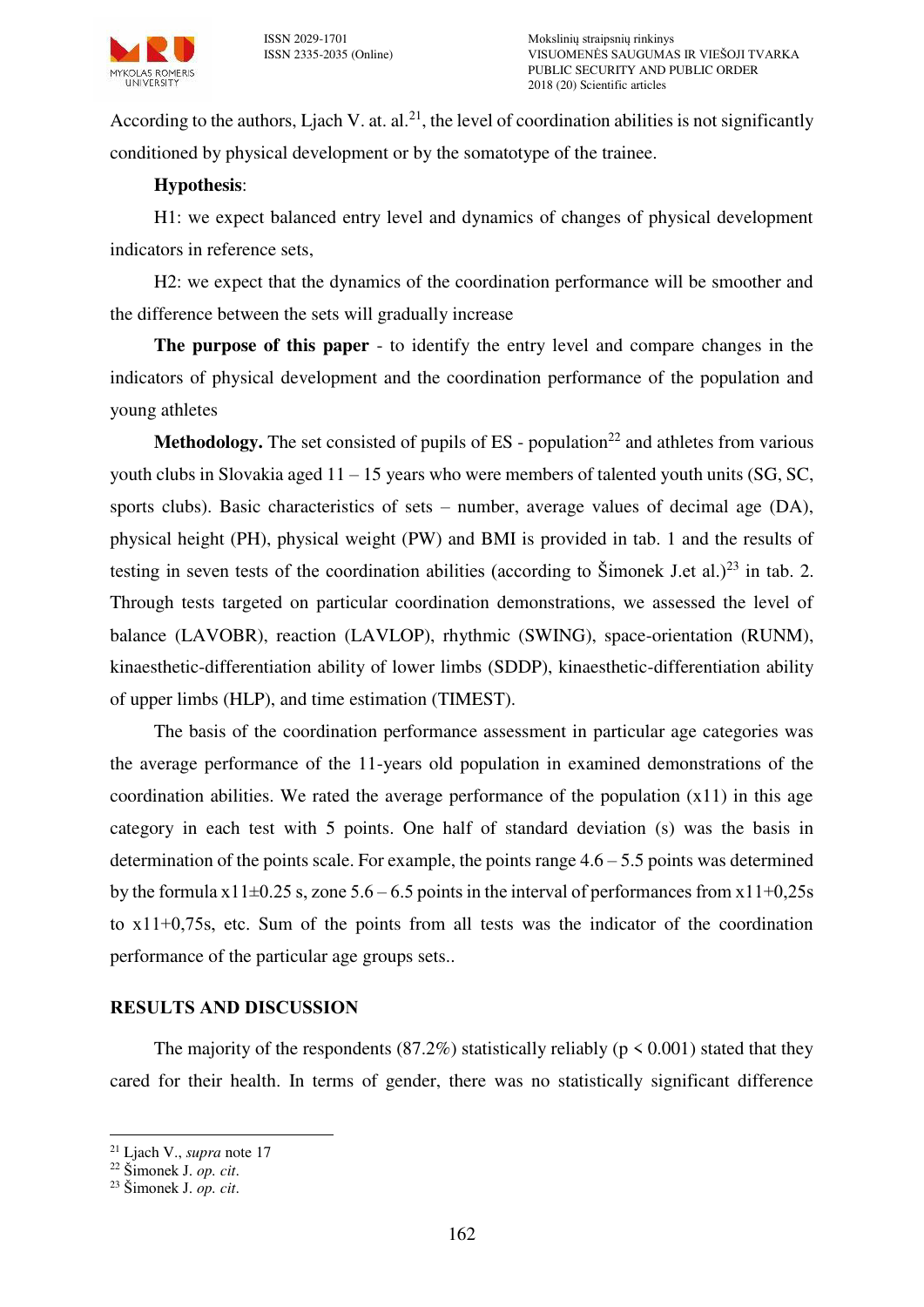between men (89.5%) and women (85%) caring about their health ( $p > 0.05$ ). Most of students engaged in sports (94.8%) ( $p \le 0.001$ ) take care of their health in comparison with the students not engaged in sports (65%) .

In the assessment of the physical development indicators (tab. 1) between particular age categories, the gradual increase of physical height and physical weight indicators of probands in both groups is visible. Also due to this proportional addition, the BMI, which placed the population and athletes into the average zone, has not changed significantly. The average values of athletes' physical development are at a higher level in each age, which is a result of the specialization requirements in the selection of young sportspersons.

More objective evaluation of BMI changes would require finding out fat share, resp. active muscle mass of physical weight increase.

During the entry of children into sports classes around the age of  $10 - 11$  years, most have already completed the basic preparation phase<sup>24</sup>. However, experience shows that currently it moves in certain specializations to lower age categories. Young athletes usually take their first athletic steps before entry into the sports unit. Therefore in this period we cannot talk about athletes, but rather children who would like to practice athletics.

| age          |   | n   | <b>Indicators</b> |         |        |           |  |  |
|--------------|---|-----|-------------------|---------|--------|-----------|--|--|
|              |   |     | DA (years)        | PH [cm] | PW[kg] | $BMI$ (I) |  |  |
| 11-years old | P | 108 | 10.52             | 143.50  | 36.35  | 17.65     |  |  |
|              | A | 52  | 11.05             | 147.12  | 39.45  | 18.08     |  |  |
| 12-years old | P | 186 | 11.62             | 150.40  | 40.85  | 18.06     |  |  |
|              | A | 75  | 11.99             | 150.93  | 40.71  | 17.77     |  |  |
| 13-years old | P | 327 | 12.50             | 154.90  | 44.00  | 18.34     |  |  |
|              | A | 92  | 13.01             | 160.21  | 47.28  | 18.11     |  |  |
| 14-years old | P | 235 | 13.50             | 163.10  | 50.43  | 18.96     |  |  |
|              | A | 73  | 14.01             | 166.31  | 52.59  | 18.79     |  |  |
| 15-years old | P | 530 | 14.50             | 170.20  | 57.31  | 19.78     |  |  |
|              | A | 50  | 14.99             | 175.25  | 61.23  | 19.83     |  |  |

**Table 1.** Indicators of physical development of population (P) and athletes (A)

During the assessment of the coordination performance of the sets, we started from the assumption that the motion activity of sports children will positively occur at its higher level (sum of points) in comparison to population (tab.2). The results analysis proved H2 that 11 year old athletes exceeded the basic 35 points limit of the population (39.23). Athletics comprises a wide range of disciplines in which a large number of motion abilities is applied.

 $\overline{a}$ <sup>24</sup> Perič T. *Výběr sportovních talentů*. Praha: Grada, 2006.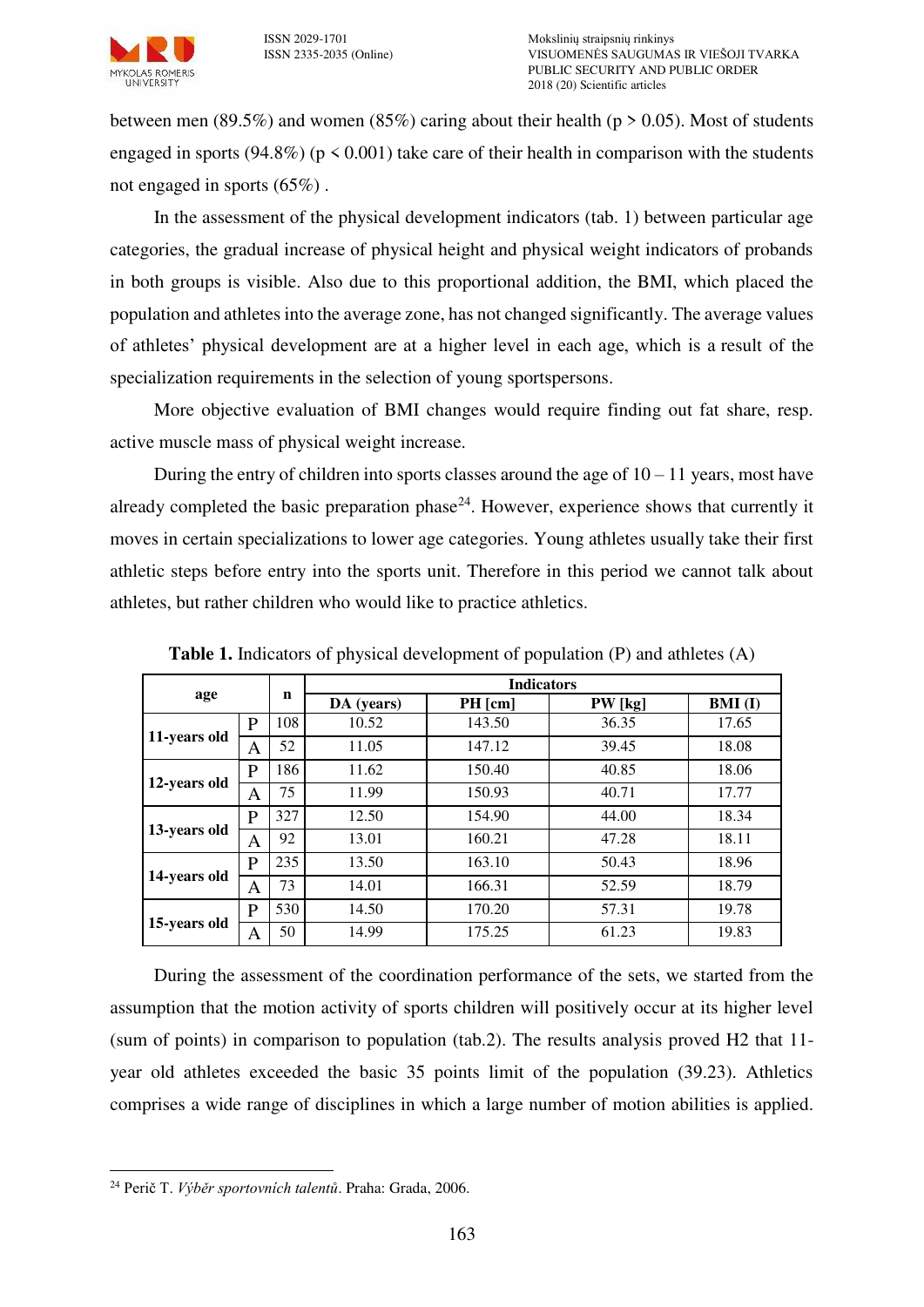

We recorded the biggest differences of performance in tests which have hybrid (fitnesscoordination) character (LAVLOP and RUNM), and in balance test (LAVOBR).

A test with the lowest score was the kinaesthetic-differentiation test of upper limbs where the beginning athletes achieved only  $2.54 - 3.56$  points. The results in the rhythmic test (SWING) and time estimation on stopwatch (TIMEST) did not significantly differ from the results of the population.

The score of general coordination performance showed that sports training does not have to ensure its higher level at the beginning, especially in tests of fine motor skills. However, it is a necessary basis and precondition of effective transfer from general coordination performance towards the learning of specific skills of concrete sports specialization.

| Population            | 11-years old | 12-years old | 13-years old | 14-years old | 15-years old |
|-----------------------|--------------|--------------|--------------|--------------|--------------|
| <b>LAVOBR</b>         | 5            | 5.35         | 7.18         | 7.89         | 8.42         |
| <b>LAVLOP</b>         | 5            | 7.09         | 8.85         | 8.88         | 9.50         |
| <b>SWING</b>          | 5            | 4.95         | 4.81         | 4.35         | 4.53         |
| <b>RUNM</b>           | 5            | 5.28         | 5.50         | 6.06         | 6.94         |
| <b>SDDP</b>           | 5            | 4.12         | 5.75         | 5.22         | 5.13         |
| <b>HLP</b>            | 5            | 2.65         | 2.25         | 0.84         | 0.85         |
| <b>TIMEST</b>         | 5            | 5.37         | 5.18         | 5.35         | 5.83         |
| <b>Total (points)</b> | 35           | 34.81        | 39.52        | 38.59        | 41.20        |

**Table 2.** Coordination performance (points) of 11 - 15- years old population and athletes

| <b>Athletes</b> | 11-years old | 12-years old | 13-years old | 14- years old | 15-years old |
|-----------------|--------------|--------------|--------------|---------------|--------------|
| <b>LAVOBR</b>   | 9.43         | 9.75         | 10.10        | 10.01         | 10.16        |
| <b>LAVLOP</b>   | 5.92         | 5.84         | 6.90         | 7.18          | 8.43         |
| <b>SWING</b>    | 2.94         | 3.13         | 3.82         | 3.23          | 4.64         |
| <b>RUNM</b>     | 6.58         | 6.63         | 7.29         | 7.34          | 7.28         |
| <b>SDDP</b>     | 5.47         | 6.51         | 6.36         | 6.10          | 6.36         |
| <b>HLP</b>      | 3.56         | 3.53         | 3.34         | 2.54          | 3.09         |
| <b>TIMEST</b>   | 5.33         | 5.36         | 5.70         | 5.80          | 6.23         |
| Total (points)  | 39.23        | 40.75        | 43.51        | 42.20         | 46.19        |

We understand the specifications of sports sectors as specific requirements for fitness condition, motion skills, as well as the level of realization of mental and tactical maturity in a particular sport $25$ . Each specialization puts specific requirements on the sportsperson from the

 $\overline{a}$ <sup>25</sup> Perič T., *supra* note 24.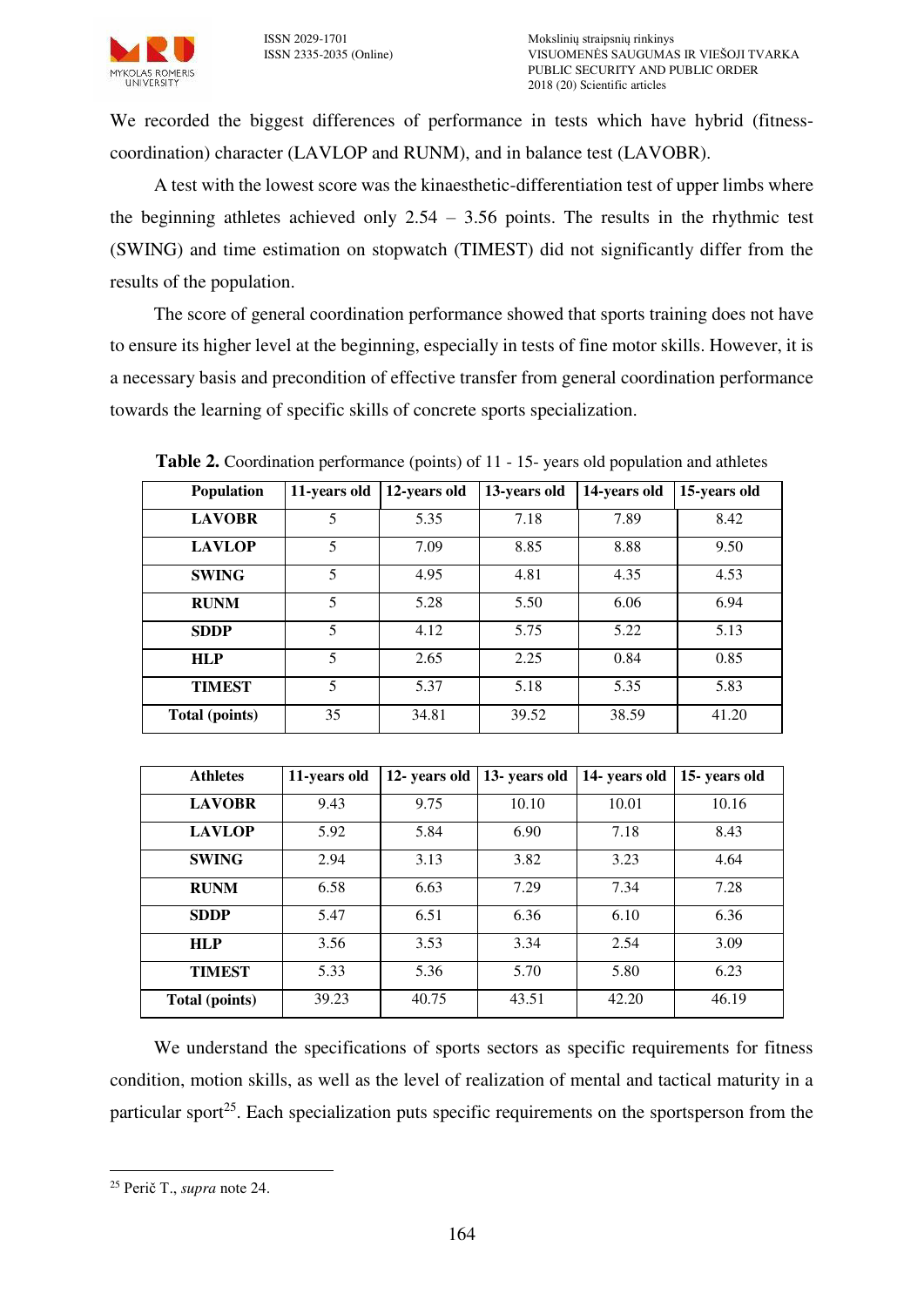

beginning of sports training. Despite the fact that during sports training the structure of sports performance changes, its important part should also be the development of all basic coordination abilities. While during the selection for the coordination tests, the test of speedcoordination character (run for 10x5m), running to targets, or overcoming various hurdling tracks are used. However, in such case it is problematic to diagnose the representation of particular fitness and coordination abilities. Testing of fine motor skills during the selection of children for sports training is not being used so far.

The group of tests, which focuses on the assessment of particular coordination demonstrations, used by us could be applied as a starting point for the determination of the comprehensive assessment of motion preconditions of those interested in entry to sports training.

In hypothesis H1 we assumed that in the group of 11-years old children, beginning athletes, their motion activity will not significantly show up yet, in comparison to the population. As shown in Figure 1, the hypothesis was not confirmed. The athletes were already at this age category at a higher performance level. It proves that children who started to do sports were motion talented. In hypothesis H2, we assumed that by training process action the group of athletes will significantly differ in their performance from their peers. This tendency was proved, even though the increase in differences was not significant. The lowest scores were achieved by young sportspersons in tests of kinaesthetic-differentiation ability of upper limbs (HLP) and in the test of rhythmic ability (SWING). The reason may be the fact that young athletes enter sports training later than other specializations, and also that school physical education at first grade does not provide sufficient opportunity for children to master the basic motion skills and extend the range of motion experience.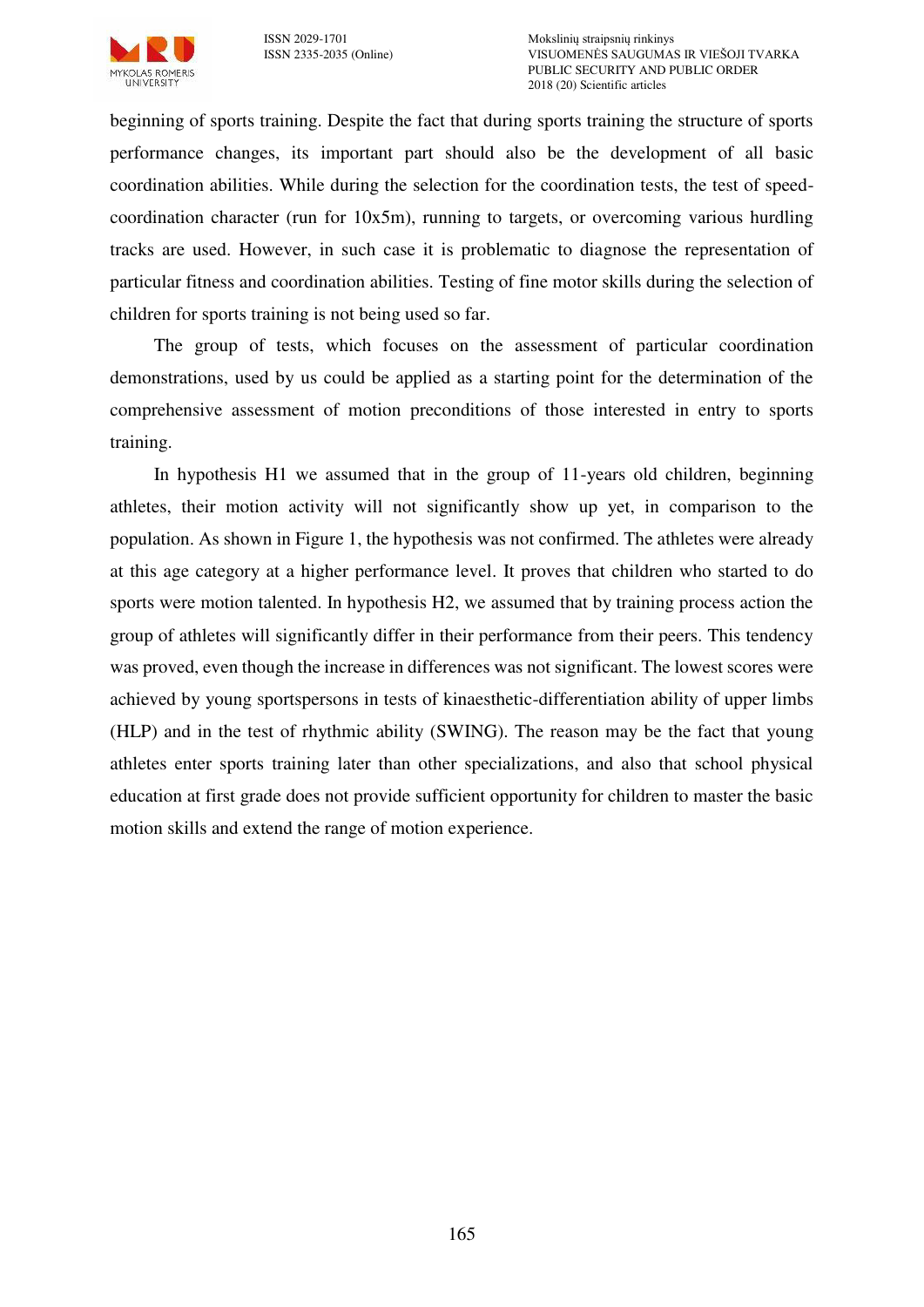

ISSN 2029-1701 Mokslinių straipsnių rinkinys ISSN 2335-2035 (Online) VISUOMENĖS SAUGUMAS IR VIEŠOJI TVARKA PUBLIC SECURITY AND PUBLIC ORDER 2018 (20) Scientific articles



\*(body – points; populácia – population; atléti – athletes; vek – age)

Figure 1. Points values and tendency of changes of population and athletes' coordination performance

Athletic training of the youth requires respecting a wide basis during the development of motion abilities, because in the period of 14-15 years athletes start to specialize according to disciplines (jumping, running-sprinting, resp. endurance, throwing).

Surprisingly, we recorded the best results of athletes in the test of balance ability (LAVOBR). Even though this ability does not significantly show at the level of sports performance, we suppose that this is due to the use of coordination exercises of a complex character, as in the test which assesses fine motor coordination. This result is a confirmation of the conclusions of Riegrovej-Ulbrichovej<sup>26</sup> that in adolescence boys have worse kinaestheticdifferentiation ability. The reason can be not only the lack of effective stimulus for development, but also testing conditions, motivation, and the concentration of probands may have an effect $27$ 

 $\overline{a}$ <sup>26</sup> Riegrová J., *supra* note 19.

<sup>27</sup> Lednický A.; Doležajová L.; Koštial J. Skúsenosti a odporúčania z diagnostiky koordinačných schopností. *Telesná výchova, šport a výskum na univerzitách*. Bratislava: STU, 2005.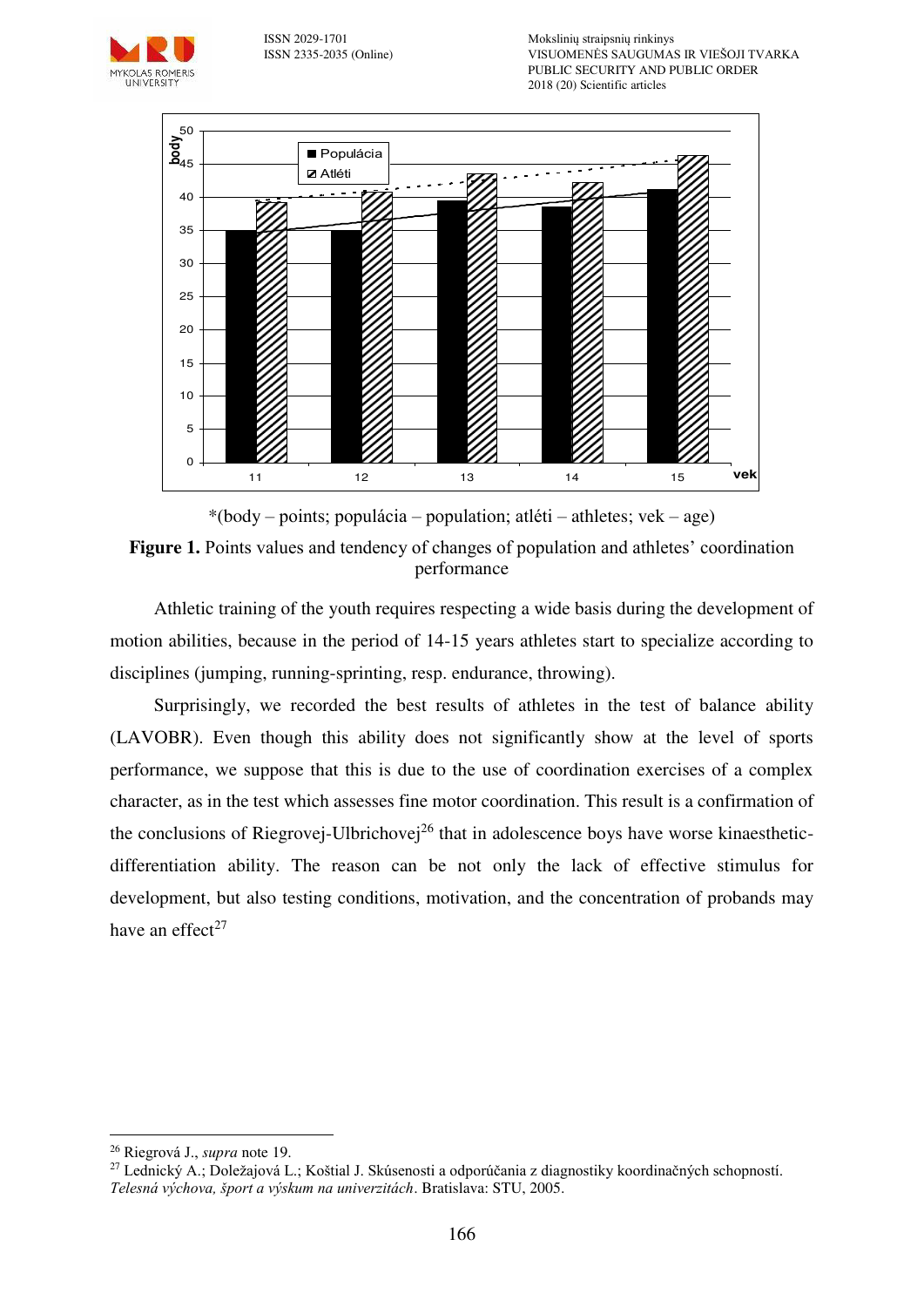

# **Table 3.** Average performance of population (P) and athletes (A) in coordination tests

|                |               | Population (n=59) |                   | Athletes $(n=52)$ |                   |
|----------------|---------------|-------------------|-------------------|-------------------|-------------------|
| 11-years old   | <b>Tests</b>  | $\mathbf X$       | S                 | $\mathbf X$       | s                 |
|                | <b>LAVOBR</b> | 21.92             | 5.150             | 10.47             | 1.949             |
|                | <b>LAVLOP</b> | 134.7             | 13.60             | 184.65            | 30.00             |
|                | <b>SWING</b>  | 0.850             | 0.584             | 1.708             | 1.990             |
|                | <b>RUNM</b>   | 10.01             | 1.890             | 8.521             | 1.011             |
|                | <b>SDDP</b>   | 6.940             | 3.500             | 6.112             | 2.979             |
|                | <b>HLP</b>    | 55.75             | 21.04             | 70.93             | 30.87             |
|                | <b>TIMEST</b> | 0.856             | 0.566             | 0.763             | 0.629             |
|                | <b>Tests</b>  | Population (n=47) |                   |                   | Athletes $(n=75)$ |
|                |               | $\mathbf X$       | S                 | X                 | S                 |
|                | <b>LAVOBR</b> | 21.02             | 7.900             | 9.640             | 2.508             |
| 12-years old   | <b>LAVLOP</b> | 120.5             | 24.62             | 185.50            | 24.082            |
|                | <b>SWING</b>  | 0.866             | 0.964             | 1.643             | 1.481             |
|                | RUNM.         | 9.750             | 1.510             | 8.465             | 0.982             |
|                | <b>SDDP</b>   | 8.480             | 6.090             | 4.305             | 2.548             |
|                | <b>HLP</b>    | 80.48             | 21.74             | 71.233            | 31.665            |
|                | <b>TIMEST</b> | 0.751             | 0.737             | 0.753             | 0.499             |
|                | <b>Tests</b>  | Population (n=60) |                   | Athletes $(n=92)$ |                   |
|                |               | $\mathbf X$       | S                 | $\mathbf X$       | S                 |
|                | <b>LAVOBR</b> | 16.29             | 5.330             | 8.727             | 2.342             |
|                | <b>LAVLOP</b> | 108.5             | 8.460             | 174.01            | 53.234            |
| 13-years old   | <b>SWING</b>  | 0.905             | 0.765             | 1.408             | 1.155             |
|                | <b>RUNM</b>   | 9.540             | 1.670             | 7.847             | 0.876             |
|                | <b>SDDP</b>   | 5.630             | 3.370             | 4.565             | 2.629             |
|                | <b>HLP</b>    | 84.65             | 36.21             | 73.255            | 32.997            |
|                | <b>TIMEST</b> | 0.804             | 0.562             | 0.658             | 0.484             |
|                | <b>Tests</b>  | Population (n=48) |                   | Athletes $(n=73)$ |                   |
|                |               | $\mathbf X$       | ${\bf S}$         | $\mathbf X$       | S                 |
|                | <b>LAVOBR</b> | 14.45             | 2.830             | 8.963             | 2.181             |
|                | <b>LAVLOP</b> | 108.3             | 15.05             | 170.99            | 22.11             |
|                | <b>SWING</b>  | 1.040             | 1.081             | 1.610             | 1.410             |
| $14$ -yers old | <b>RUNM</b>   | 9.010             | 0.850             | 7.796             | 0.862             |
|                | <b>SDDP</b>   | 6.550             | 3.670             | 5.014             | 2.767             |
|                | HLP           | 99.52             | 41.25             | 81.677            | 30.545            |
|                | <b>TIMEST</b> | 0.757             | 0.533             | 0.629             | 0.458             |
| 15-years old   | <b>Tests</b>  |                   | Population (n=47) | Athletes $(n=50)$ |                   |
|                |               | $\mathbf{X}$      | s                 | $\mathbf x$       | S                 |
|                | <b>LAVOBR</b> | 13.05             | 3.820             | 8.592             | 2.499             |
|                | <b>LAVLOP</b> | 104.1             | 21.86             | 157.40            | 28.66             |
|                | <b>SWING</b>  | 0.988             | 0.796             | 1.129             | 0.998             |
|                | <b>RUNM</b>   | 8.180             | 0.760             | 7.851             | 0.876             |
|                | <b>SDDP</b>   | 6.720             | 4.770             | 4.554             | 2.428             |
|                | <b>HLP</b>    | 99.38             | 34.61             | 75.858            | 29.311            |
|                | <b>TIMEST</b> | 0.621             | 0.435             | 0.507             | 0.444             |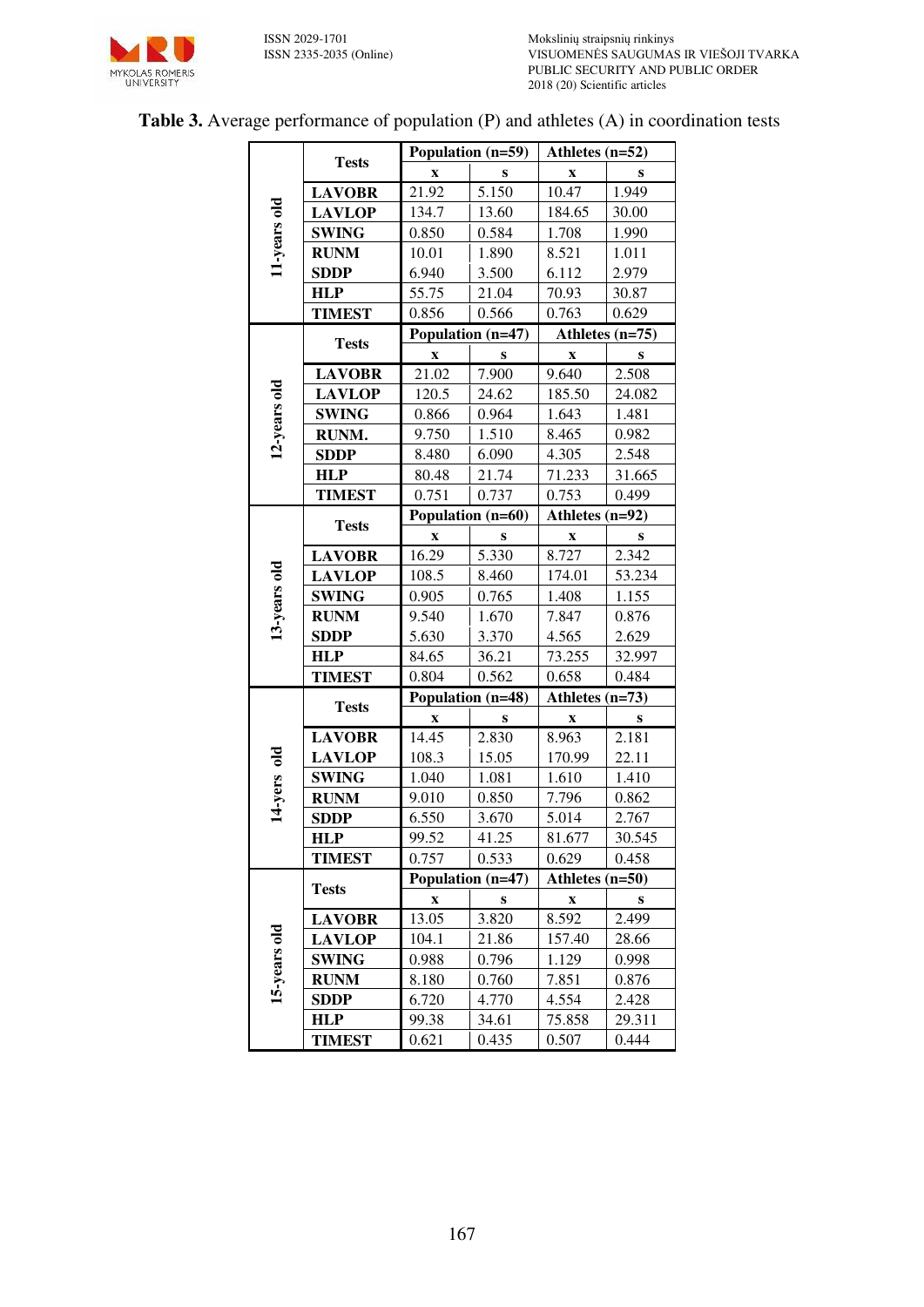

ISSN 2029-1701 Mokslinių straipsnių rinkinys VISUOMENĖS SAUGUMAS IR VIEŠOJI TVARKA PUBLIC SECURITY AND PUBLIC ORDER 2018 (20) Scientific articles

### **CONCLUSIONS**

In the training of young sportspersons the requirement to create general coordination basis, which should be followed by special coordination training, is often not respected. Their sufficiently high level is a precondition of effective learning and improvement of specific skills of the selected sports sector. Based on this, we recommend the trainers of the examined age period to focus on the creation of a wide coordination basis.

The precondition of the effective development of the coordination abilities is to focus on their versatile development over the sensitive period (phase of pre-preparation and basic sports training), as well as to respect the mutual conditionality of the development of fitness and coordination abilities.

During the diagnosing of coordination abilities, it is appropriate to focus on standardized tests, firstly of general and then specific character – such that will respond to the requirements of concrete sports performance in the best possible way. During their realization it is important to create such conditions that the motivation and concentration of probands attention is ensured, and the objectivity of testing results is not undermined.

#### **REFERENCES**

- 1. Balandin V. I.; Bludov J. M.; Plachtijenko V. A. *Programirovanije v sporte*. Moskva : FiS, 1986.
- 2. Hartmann Ch. Diagnose und das Training koordinativer Fähigkeiten unter handlungsorientierter Sicht. In: Leipziger Sportwissenschaftliche Beitrage, 33, 1992, 1: 7-13.
- 3. Hirtz P. Koordinative Vervollkommnung in der Leichtathletik. *Körpererziehung*. 1986, (36)10:  $427 - 432$ .
- 4. Hirtz P. Argumentationshilfen fr die Leichtathletik als Einstiegssportart fr Kinder aus bewegungswissenschaftlicher Sicht. *Kinder in der Leichtathletik*. Darmstadt : Deutscher Leichtathletik-Verband. 1997.
- 5. Jonath V.; Krempel, R. *Konditionstraining*. Reinbeck bei Hamburg : Rewolt Sport Rororo, 1991.
- 6. Kohoutek M. a kol. *Koordinační schopnosti dětí*. Praha: FTVS UK, 2005.
- 7. Koštial J. *Podiel faktoru kondícia na športovom výkone*. In: Sedláček, J. a kol.: Kondičná atletická príprava a rekreačná atletika. Bratislava: UK, 2003.
- 8. Lednický A.; Doležajová L.; Koštial J. Skúsenosti a odporúčania z diagnostiky koordinačných schopností. *Telesná výchova, šport a výskum na univerzitách*. Bratislava: STU, 2005.
- 9. Lehnert M. Stejskal P. Háp P. Vavák M. Load intensity in volleyball game like drills. *Gymnica Acta Univ*. Palackianae Olomucensis 38. Olomouc: Palacky University, 2008.
- 10. Ljach V. I.; Mynarski M.; Raczek J. Biopychiczne predyspozycje koordynacyjnych zdolnosci motorycznych – przeglad badaň w pismiennictwie rosyjskojezycznym. *Antropomotoryka.* 1995,  $(12)13: 83 - 103.$
- 11. Mangi R.; Jokl P.; Dayton A. W. *Sports Fitness and Training*. New York: Pantheon Books, 1987.
- 12. Nabatnikovova, M. J. *Osnovy upravlenija podgotovkoj junych sportsmenov*. Moskva: FiS, 1982.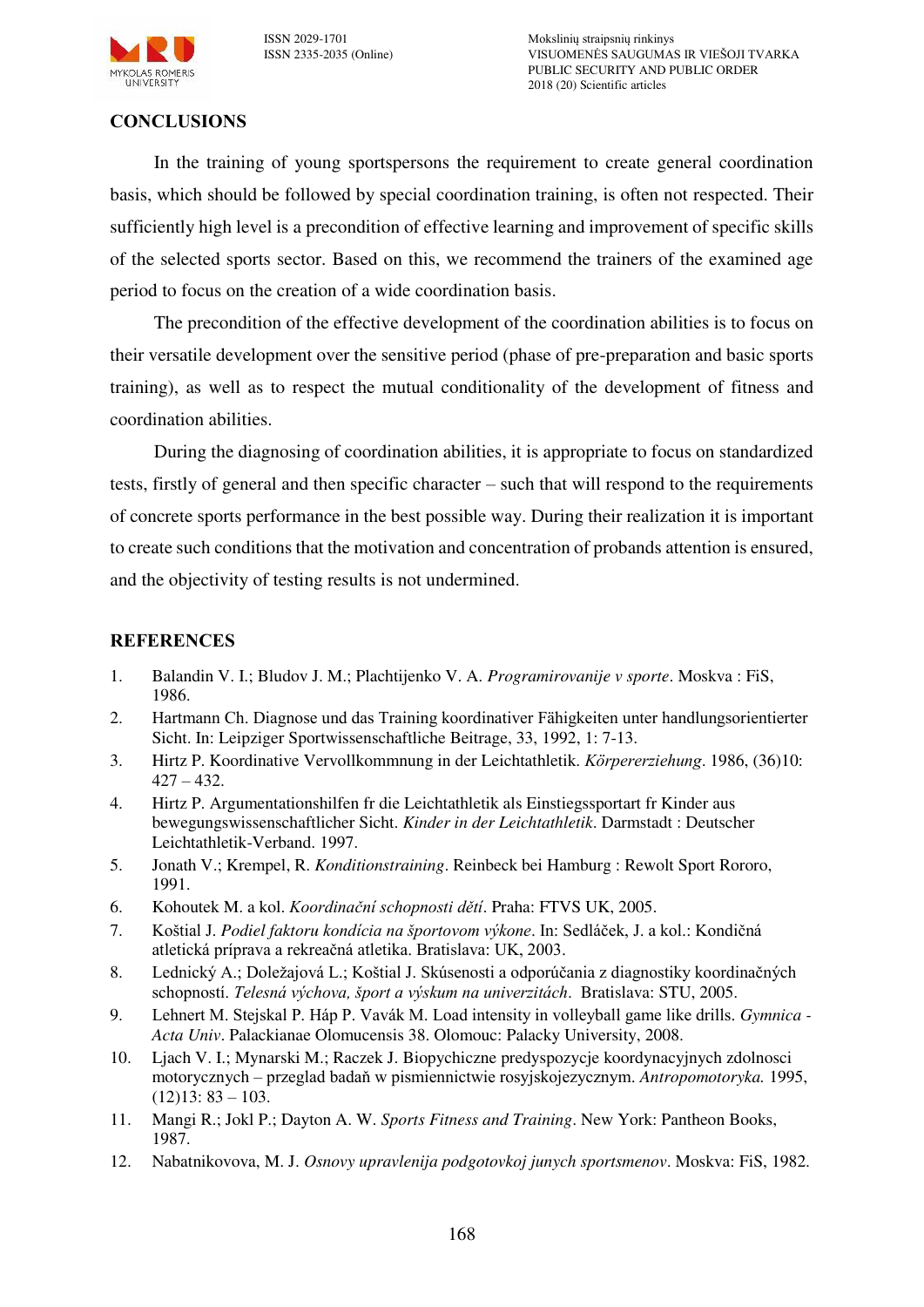

- 13. Perič T.; Lukáš V. Přínos koordinačně náročných cvičení pro trénink ledního hokeje. *Tel. Vých. Šport.* 2003, 13: 22-26.
- 14. Perič T. *Výběr sportovních talentů*. Praha: Grada, 2006.
- 15. Raczek J. Koordinative motorische Vervollkommnung und sportmotorische Lernerfolge im Sportuntericht und Nachwuchstraining*. Leistungssport.* 1990, (20)5: 4 – 9.
- 16. Riegrová J.; Ulbrichová M. *Aplikace fyzické antropologie v tělesné výchově a sportu*. Olomouc. UP, 1998.
- 17. Šimonek, J. et al. Úroveň kondičnej pripravenosti mladých tenistov. *Tel. Vých. Šport*. 1997, (7) 1: 29-32.
- 18. Šimonek J. ml. et al. *Hodnotenie a rozvoj koordinačných schopností 10 17-ročných chlapcov a dievčat.* Nitra: Univerzita Konštantína Filozofa, 1998.
- 19. Šimonek J. ml. *Model rozvoja koordinačných schopností v dlhodobej športovej príprave v športových hrách*. Bratislava: Habilitačná práca, 2000.
- 20. Zaťková V. a kol.: Rozvoj koordinačných schopností v hádzanej. *Acta Fac. Educ. Phys. Univ. Comenianae. XXXVII. Bratislava*. 1995, p.205 – 210.

## **11-15 METŲ AMŽIAUS NESPORTUOJANČIŲJŲ IR SPORTININKŲ KOORDINACINIŲ GEBĖJIMŲ ANALIZĖ**

### **Lednický Anton\***

Komenskio Universitetas, Bratislava, Slovakija

### **Doležajová Ladislava\*\***

Komenskio Universitetas, Bratislava, Slovakija

#### **S a n t r a u k a**

Straipsnyje analizuojami 11-15 metų amžiaus skirtingų sporto mokyklų lengvaatlečių ir nesportuojančių mokinių koordinacinių gebėjimų išugdymo lygio ypatumai. Tikslas **-** nustatyti mokinių ir jaunųjų sportininkų fizinio vystymosi ir koordinacinių gebėjimų rodiklių pradinį lygį bei palyginti pokyčius Tyrime buvo naudojama 7 koordinacinių testų baterija (pusiausvyrai - LAVOBR; greitumui - LAVLOP; judesių ritmui - SWING; erdvinei orientacijai - RUNM; kojų kinematinei diferenciacijai - SDDP; rankų kinematinei diferenciacijai - HLP; laiko pojūčio tikslumo nustatymui - TIMEST. Kiekvienos amžiaus grupės judesių koordinacinis produktyvumas buvo vertinamas pagal atskirame pratime surinktų taškų sumą. Kiekvienos grupės vidutinis rezultatas (X) buvo nustatomas pagal 5 taškų lygį. Kvadratinio nuokrypio ketvirtis buvo orientyru į aukštesnį (pvz. 6 taškai= $x_{11}+0.25$  s) arba žemesnį (pvz. 4 taškai= x11-0.25 s) lygį.

Tyrimo rezultatai parodė, kad somatiniai rodikliai laipsniškai, proporcingai didėjo visose amžiaus grupėse. KMI dėl to, praktiškai, nekito. Visų tiriamųjų KMI nenukrypo nuo tos amžiau grupės vidurkio ribų. Buvo nustatyta, kad amžiaus grupėse nuo 12 iki 13 ir nuo 14 iki 15 metų koordinaciniai gebėjimai ženkliai pagerėjo, o grupėje nuo 13 iki 14 metų, pastebėta santykinė rezultatų stagnacija. Gauti tyrimo rezultatai leidžia teigti, kad aktyviau sportuojančių vaikų ir paauglių koordinacinių gebėjimų pranašumas, lyginant su kitais tiriamaisiais, kas metai didėjo daug ženkliau. Remiantis gautais duomenimis autoriai rekomenduoja, pradiniame vaikų fizinio ugdymo etape, suformuoti bendrą koordinacinių gebėjimų pagrindą, kurio pagalba galima būtų toliau lavinti koordinacinius gebėjimus reikalingus konkrečiai sporto šakai. Šių gebėjimų ugdymo efektyvumą apsprendžia savalaikis, kryptingas sensityvinių periodų privalumų panaudojimas (parengiamajame ir pagrindiniame treniruočių periode). Testuojant koordinacinius gebėjimus būtina taikyti standartinius, informatyvius, patikimus praktikoje patikrintus testus, kurie tampriai susiję su sportine specializacija.

**Pagrindinės sąvokos:** jauni sportininkai, gyventojai, testavimas, koordinaciniai gebėjimai, koordinacinių pratimų atlikimas.